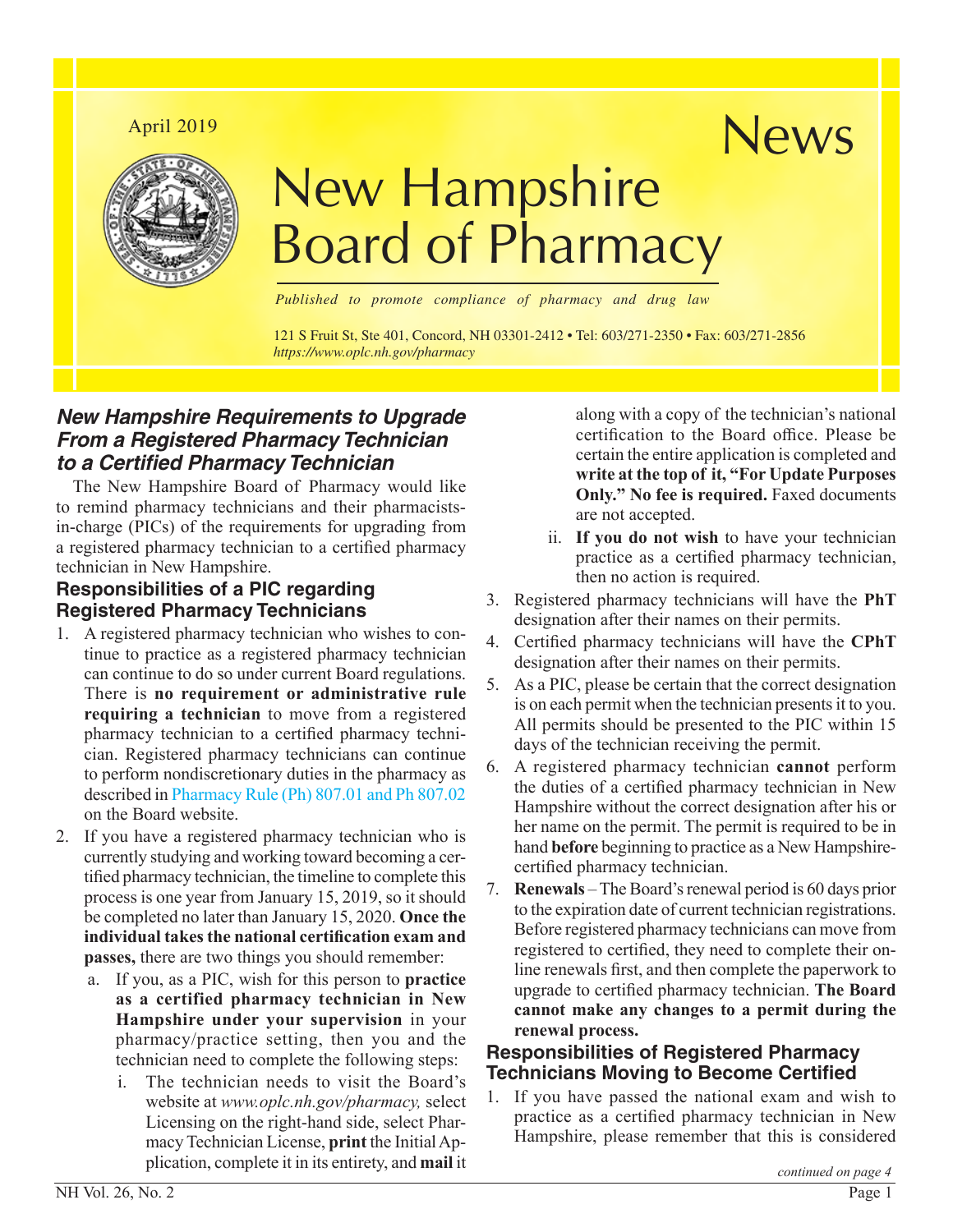# **National Pharmacy Compliance News**

*April 2019*

FOUNDATION

The applicability of articles in the *National Pharmacy Compliance News* to a particular state or jurisdiction can only be ascertained by examining the law of such state or jurisdiction.

National Association of Boards of Pharmacy Foundation NABPF

### *FDA Launches Pilot Program to Improve Security of Drug Supply Chain With an Innovative Approach*

 Food and Drug Administration (FDA) has launched a pilot program allowing participants representing the various parts of the drug supply chain to pilot innovative and emerging approaches for enhanced tracing and verification of prescription drugs in the United States' supply chain. The program is in line with FDA's ongoing efforts to prevent suspect and illegitimate products from entering the supply chain, according to an [FDA press](https://www.fda.gov/NewsEvents/Newsroom/PressAnnouncements/ucm630942.htm)  [release.](https://www.fda.gov/NewsEvents/Newsroom/PressAnnouncements/ucm630942.htm) Eligible manufacturers, repackagers, and other stakeholders can apply to participate in the program, which will inform the development of the enhanced electronic, interoperable track-and-trace system for industry set to go into effect in 2023 in accordance with the Drug Supply Chain Security Act (DSCSA), enacted by Congress on November 27, 2013.

The pilot technologies of this program may become part of FDA's enhanced expectations for reliable track-andtrace systems, which will be designed to reduce diversion of drugs distributed domestically and to keep counterfeit drugs from entering the supply chain. The DSCSA pilot project program is intended to help identify and evaluate the most efficient processes to comply with and apply drug supply chain security requirements and will aid in identifying attributes the system will need for enhanced product tracing and verification, as well as electronic means to share the information. FDA recently issued draft guidance on the use of product identifiers with a unique serial number to improve verification down to the package level. FDA has also provided draft guidance for verification systems to quarantine and investigate suspect and illegitimate drugs.

Additional information on the FDA pilot program is available in a February 8, 2019 announcement in the *[Federal Register.](https://www.federalregister.gov/documents/2019/02/08/2019-01561/pilot-project-program-under-the-drug-supply-chain-security-act-program-announcement)*

# *FDA Announces New Efforts to Increase Oversight and Strengthen Regulation of Dietary Supplements*

Noting that three in four Americans now take at least one dietary supplement on a regular basis, and that the dietary supplement industry has expanded to include as many as 80,000 different products for consumers, FDA Commissioner Scott Gottlieb, MD, has announced new plans to increase the agency's oversight of dietary supplements.

These initiatives include communicating to the public as soon as possible when there is a concern about a dietary supplement on the market, ensuring that the regulatory framework is flexible enough to adequately evaluate product safety, and continuing to work closely with industry partners. FDA is also developing new enforcement strategies to respond to entities that violate standards established under the Dietary Supplement Health and Education Act of 1994.

On February 11, 2019, FDA sent 12 warning letters and five online advisory letters to foreign and domestic companies that are illegally selling more than 58 products. The products are illegally marketed as unapproved new drugs that make unproven claims about preventing, treating, or curing Alzheimer's disease, as well as a number of other serious diseases and health conditions, such as diabetes and cancer. In his statement, Gottlieb noted that most stakeholders in the industry act responsibly, but he expressed concern over the ability of bad actors to exploit the system by providing potentially dangerous products and making unproven or misleading claims about the health benefits supplements may offer.

 FDA is planning a public meeting on this topic during the second quarter of 2019. For more information, view the FDA statement at *[https://www.fda.gov/newsevents/](https://www.fda.gov/newsevents/newsroom/pressannouncements/ucm631065.htm) [newsroom/pressannouncements/ucm631065.htm.](https://www.fda.gov/newsevents/newsroom/pressannouncements/ucm631065.htm)* 

### *Trump Administration Releases National Drug Control Strategy to Reduce Drug Trafficking and Abuse*

As the opioid crisis continues to claim the lives of tens of thousands of Americans each year, the Office of National Drug Control Policy has released its *National Drug Control Strategy.* The *Strategy* breaks down the administration's priorities in addressing the crisis, with an emphasis on three areas: prevention, treatment and recovery, and reducing availability.

- ♦ **Prevention** efforts are focused on educating both consumers and caregivers about the dangers of opioid misuse and include a new national media campaign, continued efforts to expand prescription monitoring programs (PMPs), and improving the ability of state, local, and tribal communities to identify and prevent substance abuse.
- ♦ **Treatment and recovery recommendations** in the *Strategy* include improving access to naloxone, improving evidence-based addiction treatment, and eliminating barriers for accessing treatment.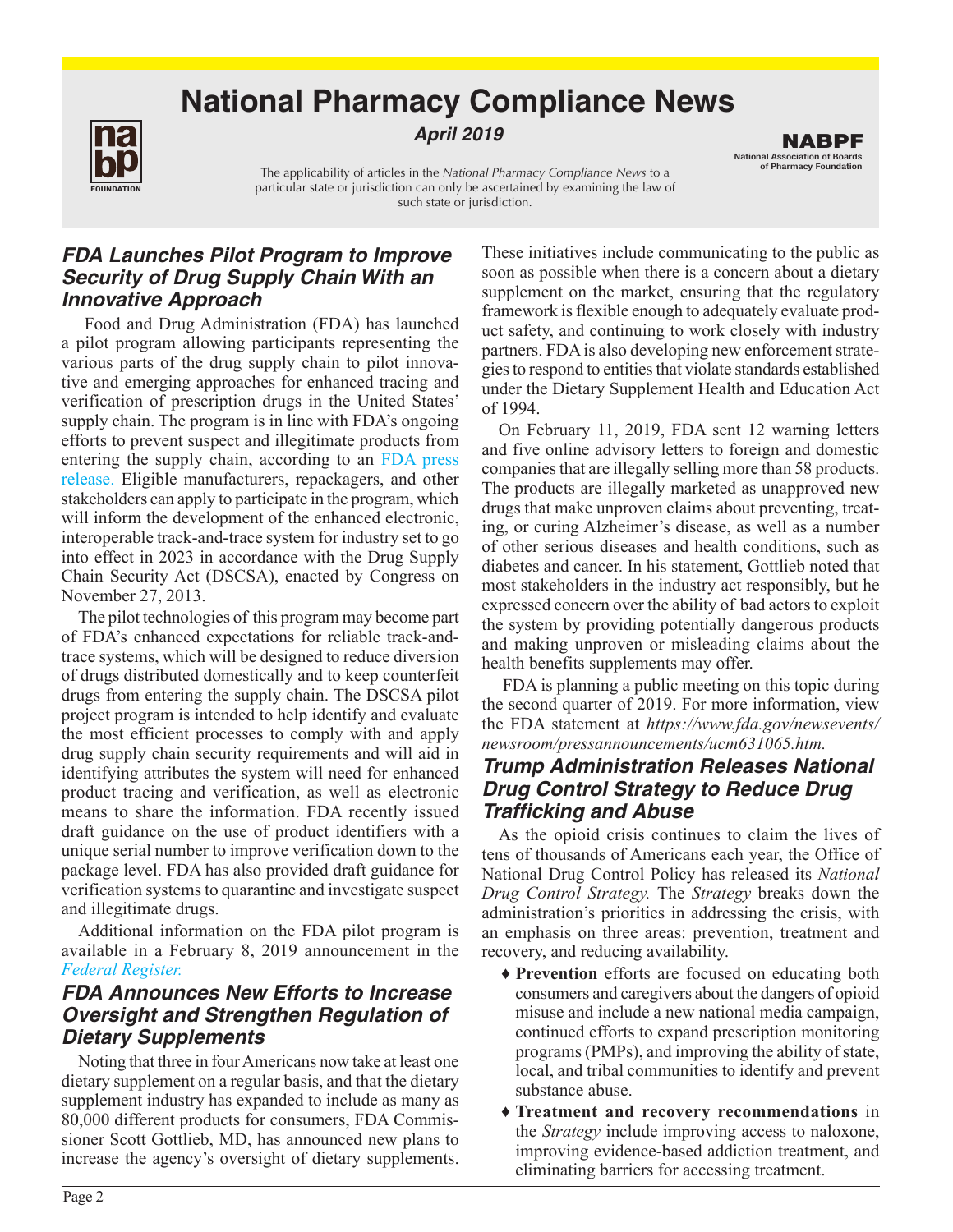♦ **Reducing availability** strategies are focused on disrupting illegal supply chains, defeating drug traffickers, increased cooperation with international partners, and combating illegal internet drug sales.

The document notes that the "most important criterion of success" is saving lives and calls for the federal government to work closely with state and local governments, as well as other stakeholders. Additional information, including the full strategy document, is available on the White House website at *[https://www.whitehouse.gov/opioids.](https://www.whitehouse.gov/opioids/)*

National Association of Boards of Pharmacy<sup>®</sup> (NABP<sup>®</sup>) and its member boards of pharmacy remain committed to advancing best practices for PMPs in the interest of public health. NABP's PMP data sharing system, NABP PMP InterConnect<sup>®</sup>, facilitates the secure transfer of PMP data across state lines and provides an effective means of combating drug diversion and drug abuse nationwide. In addition, NABP and its member boards continue efforts to educate consumers about prescription drug safety. The NABP  $AWAR_XE^*$  Prescription Drug Safety Program's Drug Disposal Locator Tool has more than 6,000 disposal locations and continues to add new locations to provide consumers with a safe way to dispose of medication and help prevent misuse and abuse of prescription medications. For more information about PMP InterConnect and the  $AWAR_xE$  program, visit the Initiatives section of the NABP website at *[www.nabp](https://nabp.pharmacy/) [.pharmacy.](https://nabp.pharmacy/)*

# *New Study Predicts Opioid Epidemic Will Worsen Over the Next Decade*

More than 700,000 people will die from opioid overdoses between 2016 and 2025, and annual overdose deaths will reach nearly 82,000 by 2025, estimates a new study published to *JAMA Network Open.* The estimate is based on an analysis of data from the National Survey on Drug Use and Health and the Centers for Disease Control and Prevention from 2002 to 2015.

Researchers also projected that intervention efforts focused on lowering the incidence of prescription opioid misuse would help to reduce the number of deaths 3.8% to 5.3%, a figure the researchers described as "modest," due to the changing nature of the opioid crisis. The study notes that more people are directly initiating opioid use with illicit opioids rather than prescription drugs, and illicit opioids have become more lethal with the availability of illegally manufactured fentanyl.

The researchers encourage policymakers to take "a stronger and multipronged approach" to reduce the impact of the ongoing opioid overdose epidemic. The full article is available at *[https://jamanetwork.com/journals/](https://jamanetwork.com/journals/jamanetworkopen/fullarticle/2723405) [jamanetworkopen/fullarticle/2723405.](https://jamanetwork.com/journals/jamanetworkopen/fullarticle/2723405)*

#### *FDA Warns of Potential Blood Pressure Medication Shortages Due to Recalls*

 FDA is warning health care providers and consumers of a shortage of angiotensin II receptor blockers, commonly used to treat high blood pressure. A growing list of medications containing valsartan, losartan, and irbesartan have been recalled from the market for containing an impurity that may present a cancer risk to patients. The issue was first detected in the summer of 2018, according to a statement posted to the FDA website. Since then, FDA has placed a Chinese manufacturer of the active ingredient on import alert to stop their imports, and FDA is working with other manufacturers to recall affected medications.

 In the statement, FDA notes that the risk to individual patients remains very small, but that there is still reason to be concerned about the potential health risks. Medications with these impurities are believed to have been in the market for about four years.

 "Now that these risks are identified, we're applying what we've learned to the evaluation of similar manufacturing processes where we now know these risks could arise," the statement notes. The FDA press release is available at *[https://www.fda.gov/newsevents/newsroom/](https://www.fda.gov/newsevents/newsroom/pressannouncements/ucm629796.htm) [pressannouncements/ucm629796.htm.](https://www.fda.gov/newsevents/newsroom/pressannouncements/ucm629796.htm)* 

#### *FDA Releases Two Draft Guidances Related to REMS Programs*

FDA has released two new draft guidances to ensure risk mitigation programs put in place for certain drugs and biologics, as required for approval, are working. The agency's primary risk management tool is FDA-approved product labeling. However, in limited cases, FDA may require a Risk Evaluation and Mitigation Strategy (REMS) to help ensure a drug's benefits outweigh its risks.

The following guidances relate to the assessment of REMS programs:

- ♦ **REMS Assessment: Planning and Reporting Guidance for Industry** describes how to develop a REMS Assessment Plan.
- ♦ **Survey Methodologies to Assess REMS Goals That Relate to Knowledge Guidance for Industry** provides recommendations on conducting REMS assessment surveys to evaluate patient or health care provider knowledge of REMS-related information.

FDA states that the goal in providing this guidance for REMS is to ensure constant improvement of their safety programs and establish the most efficient and effective programs moving forward, to optimize patient care and keep consumers safe and healthy. More information on REMS is available on the FDA website at *[https://www](https://www.fda.gov/Drugs/DrugSafety/REMS/default.htm) [.fda.gov/drugs/drugsafety/rems.](https://www.fda.gov/Drugs/DrugSafety/REMS/default.htm)*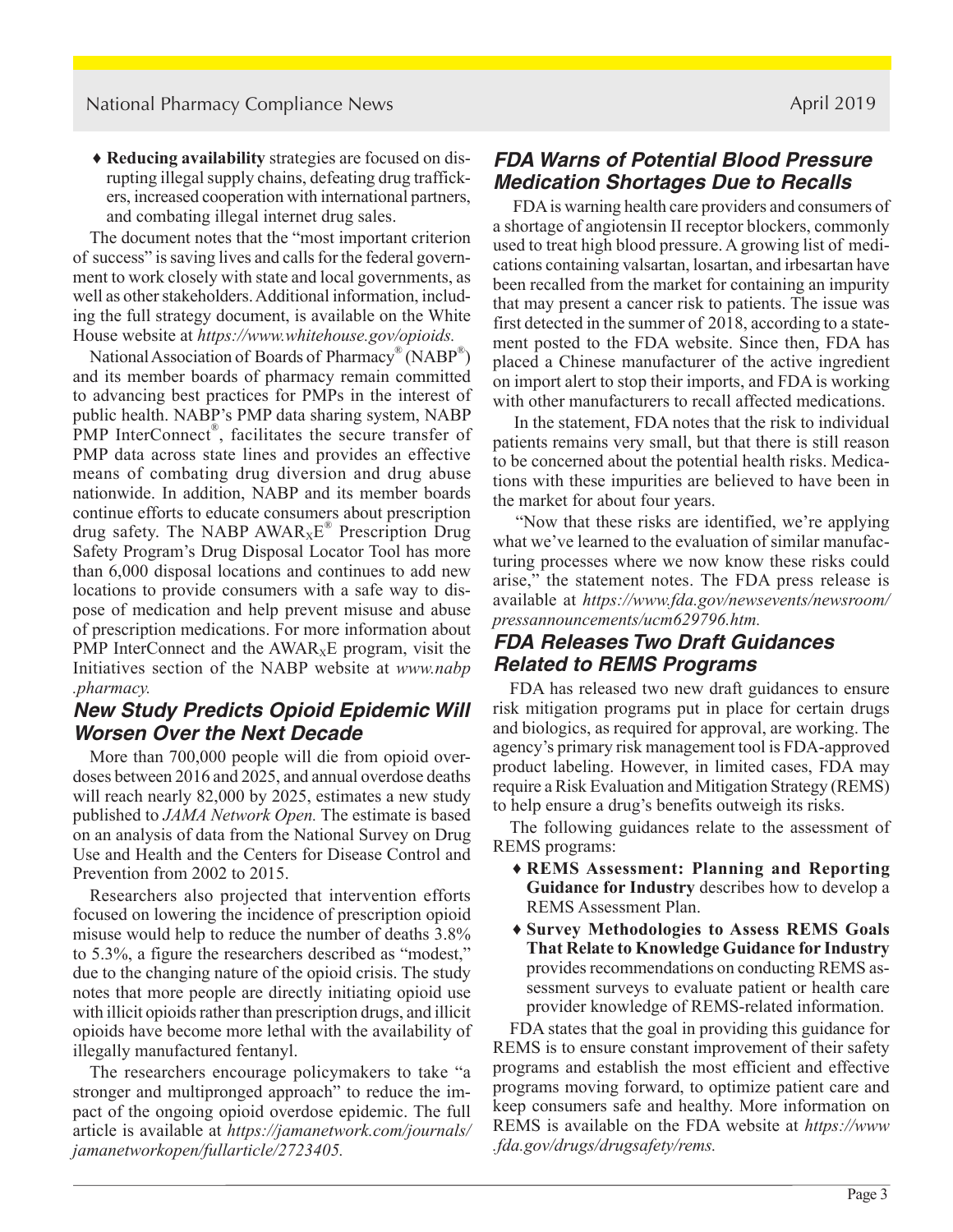#### New Hampshire Board of Pharmacy News April 2019 **April 2019**

#### *continued from page 1*

a change to your current registration, as defined in Revised Statutes Annotated (RSA) 318:26-a. The Board needs to be notified of this change within 15 days as defined by that law.

- 2. Your PIC **is required** to sign your application affirming that he or she will supervise you as a certified pharmacy technician in New Hampshire. If your PIC does not wish to have you practice in this capacity, **then you cannot practice in that capacity.**
- 3. **If you do not have CPhT after your name on your permits, then you cannot practice as a certified pharmacy technician in New Hampshire.**
- 4. **It is your responsibility as a New Hampshire technician** to print the paperwork, be certain it is complete, and mail it to the Board office as described on the Board website's Pharmacy Technician page.
- 5. **It is your responsibility as a New Hampshire technician** to be certain that you have the correct permit to provide to your PIC within 15 days of receiving the permit. Permits need to be posted or on file at the pharmacy at all times.
- 6. Please remember that once the Board office receives the completed application, it requires at least seven to 14 business days to complete this process and get the permit back to you via email.
- 7. **Renewal** If you are currently a registered pharmacy technician and wish to move to a certified pharmacy technician, then you are required to renew your **registered** pharmacy technician permit online first. Next, update the Board office with the "For Update Purposes Only" application and attach a copy of the national certification with it. The Board needs to receive the original signature of the PIC on this application, so please do not attempt to fax the application, as it will not be processed.

#### *Hormonal Contraceptives by Pharmacists*

In 2018, RSA 318:47-1 was passed, which allows a prescriber, either a physician or a nurse practitioner, to delegate limited prescriptive authority via a standing order so that a licensed pharmacist may dispense oral contraception. Any such prescription shall be regarded as being issued for a legitimate medical purpose in the usual course of professional practice. A standing order shall specify a mechanism for documenting the screening used by the pharmacist, placing the document in the patient's medical record, and including any plans for evaluating and treating adverse events.

Prior to prescribing and dispensing hormonal contraception under the law, a pharmacist shall complete an Accreditation Council for Pharmacy Education (ACPE) accredited educational training program related to

hormonal contraceptives. The Board has collaborated with Northeastern University to offer the University of Oregon ACPE-accredited program for pharmacists practicing in the state of New Hampshire. In addition to the educational requirement, a pharmacist shall comply with the most current United States Medical Eligibility Criteria for contraceptive use as adopted by the Centers for Disease Control and Prevention (CDC).

A patient receiving oral hormonal contraception from a pharmacist shall be provided with a standardized information sheet written in plain language, which shall include, but is not limited to, the indication for usage, the importance of follow-up care, and health care referral information.

The law requires the Board to adopt rules related to educational requirements to comply with the statute, work with the commissioner of the New Hampshire Department of Health and Human Services (DHHS) to develop both the content and format of the standardized information sheet, and to create a statewide protocol that is approved by the boards of medicine and nursing and DHHS.

Over the past several months, the Board has held stakeholder meetings to address the requirements for a statewide protocol, educational requirements, and a statewide standing order for delegate-limited prescriptive authority. A statewide protocol has been developed and approved by the New Hampshire boards of medicine and nursing and by DHHS. A lead physician at Dartmouth-Hitchcock's OB/ GYN: Obstetrics, Gynecology & Nurse Midwifery Department has agreed to author a statewide standing order. Northeastern University has an agreement with the University of Oregon for New Hampshire pharmacists to complete their extensive and comprehensive ACPE-accredited educational training program on hormonal contraceptives. Rules have been drafted and are expected to be reviewed by the Board at its April 2019 meeting. The goal is to have this program operational by fall 2019.

The Board is in discussions with the New Hampshire Insurance Department regarding payment for the clinical services related to the evaluation and completion of documentation necessary to issue and dispense an oral hormonal contraception therapy.

# *DHHS' DPHS Partners With Pharmacists to Prevent and Manage Diabetes and Heart Disease in New Hampshire Adults*

DHHS' Division of Public Health Services (DPHS), in collaboration with the Board, New Hampshire Pharmacists Association, and New Hampshire Society of Health-System Pharmacists, is conducting a statewide survey of pharmacists licensed in New Hampshire.